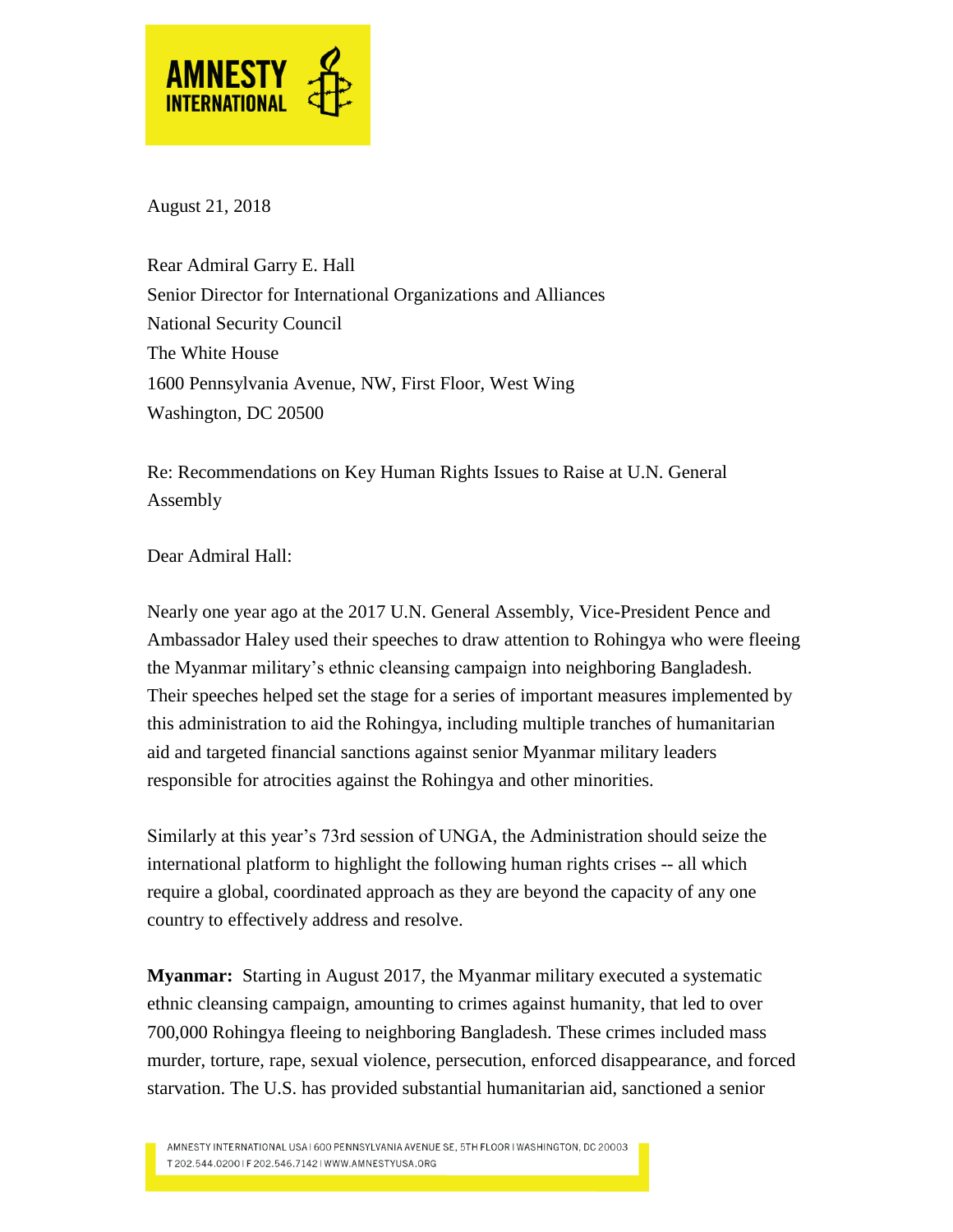military official directly responsible for the atrocities, and has called on the Myanmar government to halt human rights abuses and ethnic cleansing. President Trump should highlight these actions in his address to the UN General Assembly, condemning the Myanmar military on the world stage and calling for accountability and justice for crimes against humanity. We urge President Trump to call upon the U.N. Security Council ("UNSC") to:

- Refer the situation in Myanmar to the International Criminal Court;
- Impose a comprehensive arms embargo on Myanmar; and
- Impose targeted financial sanctions against senior officials responsible for serious violations and crimes.

**Yemen:** The ongoing war in Yemen, which has resulted in an "entirely man-made" [catastrophe,"](https://www.ohchr.org/EN/NewsEvents/Pages/DisplayNews.aspx?NewsID=22025&LangID=E) has continued to put the lives of millions of civilians at risk, making Yemen the worst [humanitarian crisis](https://www.amnesty.org/download/Documents/MDE3185052018ENGLISH.pdf) in 2018. Worsening humanitarian conditions are exacerbated by widespread violations by all parties to the conflict. Over 70 percent of Yemen's population depends on food aid, with 8.4 million on the brink of starvation due to food insecurity. Yemeni civilians are also in desperate need of medical aid and face one of the worst cholera outbreaks in history, with more than one million cases reported, almost half children.

On the one hand, the Huthi-allied forces have obstructed the distribution of humanitarian assistance and access and militarized the distribution of aid. On the other hand, the Saudi-led coalition has imposed a maritime blockade, restricting the flow of aid, fuel, and medicine.

In December 2017 the [White House](https://www.whitehouse.gov/briefings-statements/statement-press-secretary-regarding-violence-humanitarian-conditions-yemen/) responded to the ongoing crisis by expressing its grave concern over the escalation of violence and calling on all parties, including the Saudi-led coalition, to immediately cease hostilities and facilitate the free flow of humanitarian aid. Yet since that time, U.S. weapons have continued to cause severe suffering for civilians in Yemen. The media has [recently reported](https://www.cnn.com/2018/08/17/middleeast/us-saudi-yemen-bus-strike-intl/index.html) that a bomb that killed over 40 Yemeni school children in August 2018 was supplied by a U.S. company. We urge President Trump to call on the U.N. General Assembly to:

AMNESTY INTERNATIONAL USA I 600 PENNSYLVANIA AVENUE SE, 5TH FLOOR I WASHINGTON, DC 20003 T 202.544.02001F 202.546.71421WWW.AMNESTYUSA.ORG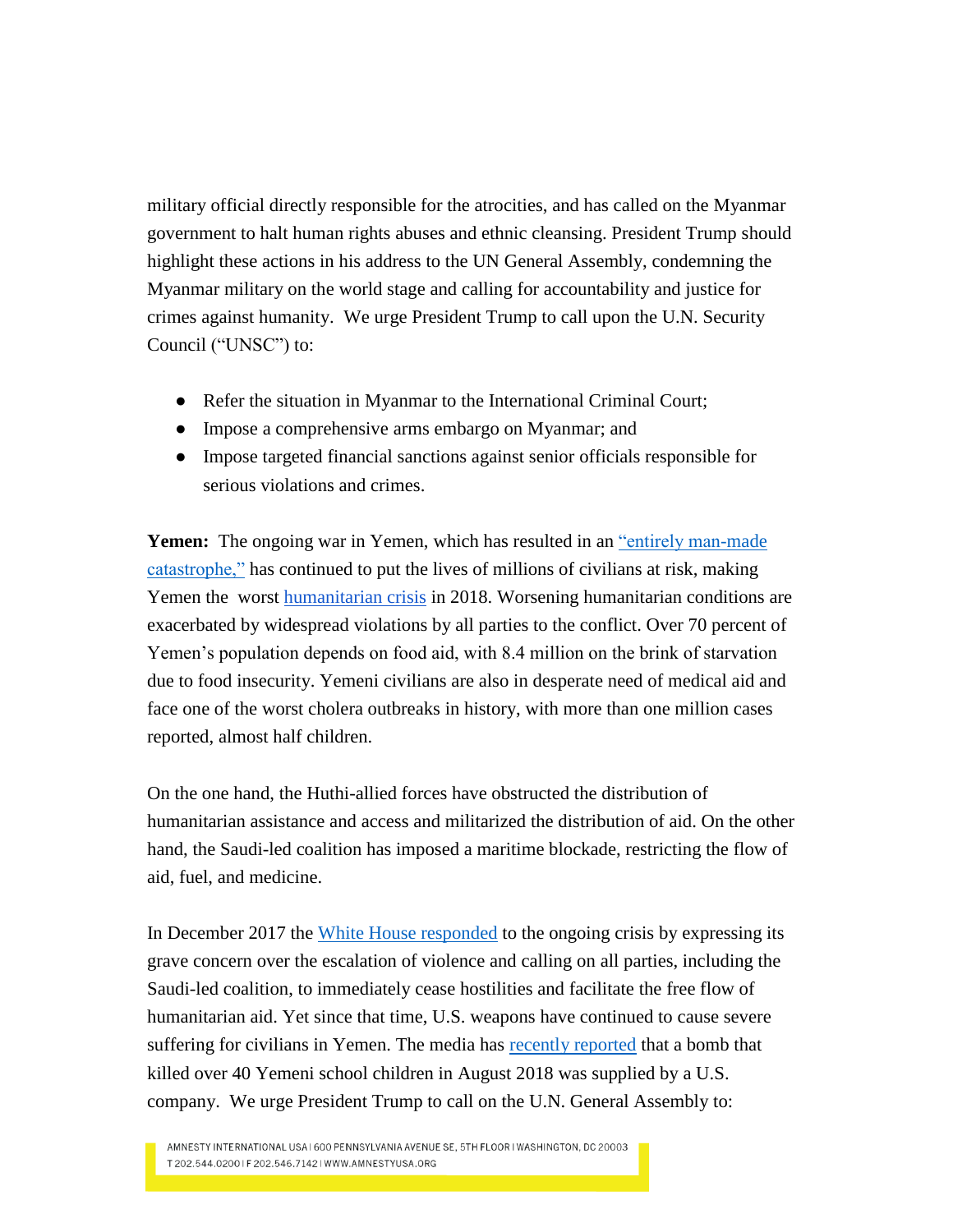- Press all parties to the conflict in Yemen to facilitate the unimpeded and unrestricted flow of humanitarian assistance into the country, including ending delays on commercial imports of essential goods and to allow the reopening of Sana'a airport to commercial flights;
- Call on all States to immediately halt transfers of arms for use by the parties to the conflict in Yemen to ensure that no weapons, munitions, military equipment or technology, or logistical and financial support for such transfers, are supplied directly or indirectly to any party to the conflict in Yemen, or in support of military operations in Yemen;
- Call upon all parties to the conflict in Yemen to effectively implement the human rights and humanitarian provisions of UNSC Resolution 2216 and of the UNSC's Presidential Statement of 15 March 2018.
- Impose targeted sanctions against those responsible for obstructing humanitarian assistance and for committing other violations of international humanitarian law, in violation of UNSC Resolutions 2216 and 2140.

**North Korea:** The U.N. Commission of Inquiry on Democratic People's Republic of Korea ("DPRK") found systematic and widespread human rights violations in North Korea, including a prison camp system where individuals, sometimes along with their entire families, are jailed indefinitely, tortured, forced into labor, starved, and even executed. As the DPRK seeks to engage the international community, the U.S. must seize all opportunities to press the government of Kim Jong-un to halt these human rights abuses. The Trump administration is in a unique position to press the DPRK to undertake critically needed human rights reform. We urge President Trump to call upon the government of North Korea to:

• Open all government detention facilities, reeducation and forced labor camps, and prisons to visits by international observers. Release all detainees held for exercising free speech, religion or belief, or attempting to leave or leaving North Korea without permission.

AMNESTY INTERNATIONAL USA I 600 PENNSYLVANIA AVENUE SE, 5TH FLOOR I WASHINGTON, DC 20003 T 202.544.02001F 202.546.71421WWW.AMNESTYUSA.ORG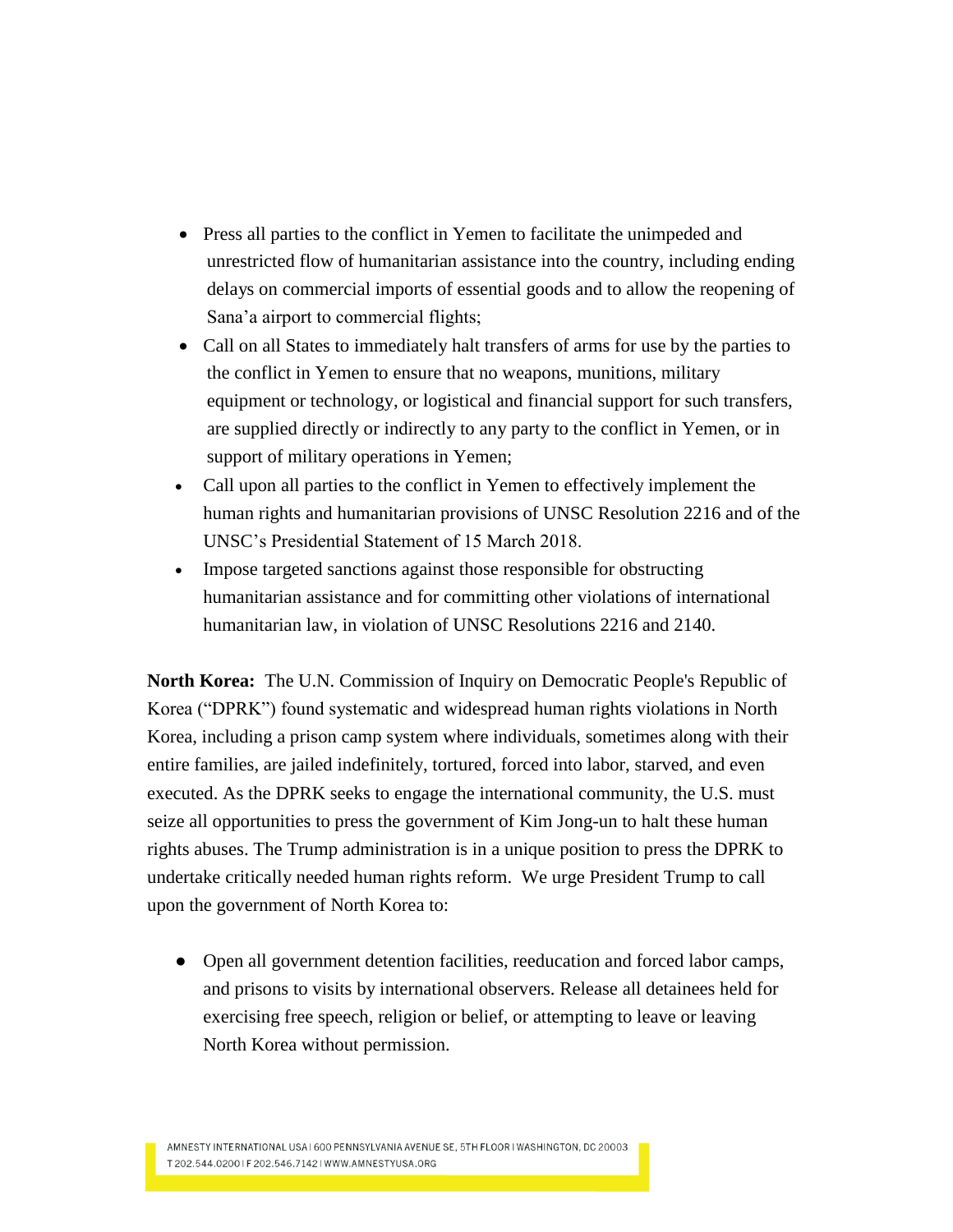• Engage with the Commission of Inquiry and the U.N. Special Rapporteur on the situation of human rights in the DPRK, including facilitating a country visit by U.N. authorities.

**Colombia:** Human rights defenders ("HRDs") in Colombia have for decades routinely faced judicial harassment, intimidation, death threats, arbitrary detention, sexual violence, assault, torture, and even death. But since the signing of th[e](https://www.amnesty.org/download/Documents/AMR2381902018ENGLISH.pdf) [Peace](https://www.amnesty.org/download/Documents/AMR2381902018ENGLISH.pdf)  [Agreement](https://www.amnesty.org/download/Documents/AMR2381902018ENGLISH.pdf) in November 2016, there has been a dramatic increase in the number of killings of HRDs in Colombia. In 2017 over [106 HRDs](https://choco.org/documentos/informe-anual-2017-piedra-en-el-zapato.pdf) were killed, and in the first seven months of 2018 alone, an additional [90 HRDs](https://www.abcolombia.org.uk/concerns-about-new-spike-in-killings-of-human-rights-defenders-in-colombia/) have been killed, setting an alltime record. This means that [one third of all HRD killings worldwide](https://www.frontlinedefenders.org/sites/default/files/annual_report_digital.pdf) takes place in Colombia -- making Colombia the most dangerous country in the world for HRDs. Those HRDs suffering the most brutal attacks have been those working on the implementation of the Peace Agreement, those who defend the rights of victims of the internal armed conflict, and those who work on land, environmental, and indigenous rights. We urge President Trump to call upon the government of Colombia to:

- Immediately investigate and hold accountable all those responsible for the murders of HRDs.
- Ensure that concrete measures to protect HRDs are implemented.
- Repeal any legislation that criminalizes or restricts the work of HRDs.
- Publicly recognize the importance and legitimacy of HRDs and their work.

**Saudi Arabia:** Since May 2018 a number of leading women HRDs - including Loujain al-Hathloul, Iman al-Nafjan, and Aziza al-Yousef - have been detained by Saudi authorities for their peaceful human rights work. Many have been detained without charge and may face trial before a counterterrorism court and up to 20 years in prison for their activism. In July [two more prominent women HRDs,](https://www.amnesty.org/en/latest/news/2018/08/saudi-arabia-two-more-women-human-rights-activists-arrested-in-unrelenting-crackdown/) Samar Badawi and Nassima al-Sada, were arrested by Saudi authorities. They have both been repeatedly targeted, harassed, and placed under travel bans for their human rights activism. Samar is the sister of imprisoned blogger Raif Badawi, who was sentenced to 10 years in prison and 1,000 lashes for setting up a website for public debate. We urge President Trump to call upon the Saudi government to:

AMNESTY INTERNATIONAL USA I 600 PENNSYLVANIA AVENUE SE, 5TH FLOOR I WASHINGTON, DC 20003 T 202.544.02001F 202.546.71421WWW.AMNESTYUSA.ORG